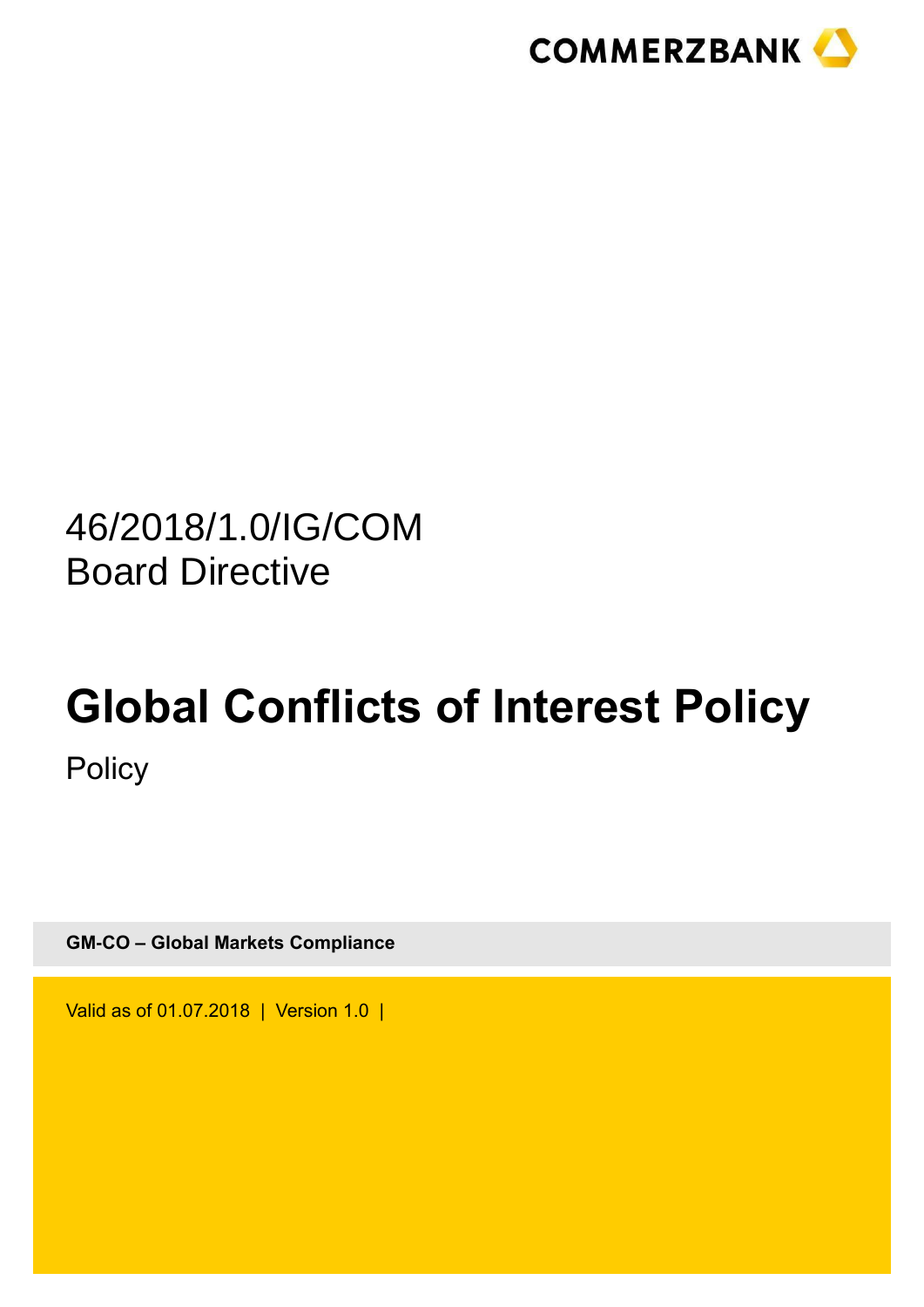## <span id="page-1-0"></span>**Content**

| А. |                                               |                                                                                      |  |  |
|----|-----------------------------------------------|--------------------------------------------------------------------------------------|--|--|
|    | A.1.<br>A.2.                                  |                                                                                      |  |  |
| В. |                                               |                                                                                      |  |  |
|    | <b>B.1.</b><br>B.2.<br><b>B.3.</b>            |                                                                                      |  |  |
|    | B.3.1.                                        |                                                                                      |  |  |
|    | B.3.2.                                        |                                                                                      |  |  |
|    | B.3.3.                                        |                                                                                      |  |  |
|    | B.3.4.                                        |                                                                                      |  |  |
|    | B.3.5.                                        |                                                                                      |  |  |
|    | B.3.5.1.                                      |                                                                                      |  |  |
|    | B.3.5.2.<br><b>B.4.</b><br>interest 9<br>B.5. | Procedures established, and measures taken, by Commerzbank for handling conflicts of |  |  |
| C. |                                               |                                                                                      |  |  |
| D. |                                               |                                                                                      |  |  |
| Е. |                                               |                                                                                      |  |  |
| F. |                                               |                                                                                      |  |  |
| G. |                                               |                                                                                      |  |  |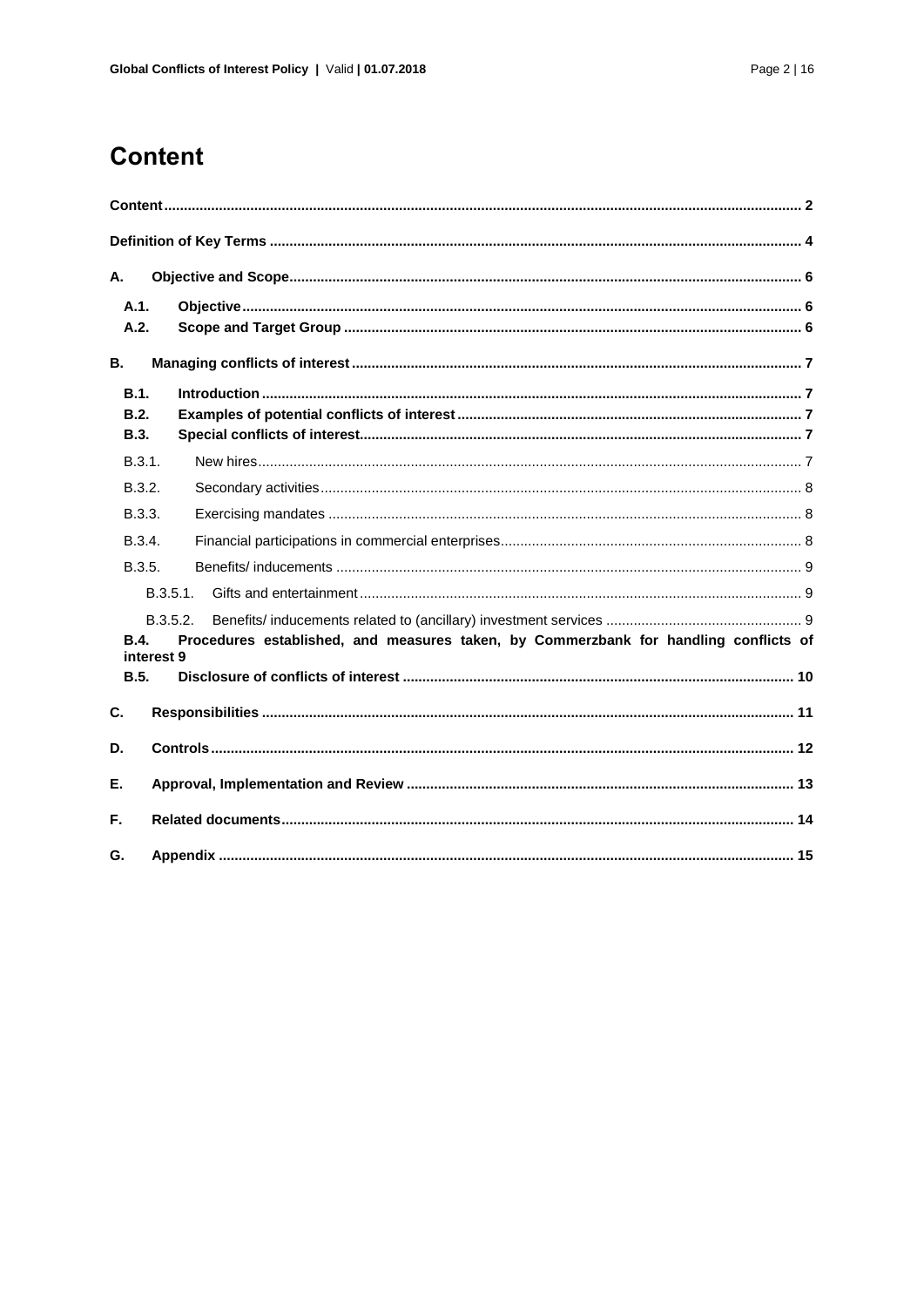#### **Summary (key message)**

- The Policy governs the general requirements, applicable throughout Commerzbank Group so also within Commerzbank Zrt. ("Commerzbank"), for handling conflicts of interest. It is the governing Policy from which specific Policies are derived.
- Conflicts of interest may arise in the securities business (please refer to the "Global Securities Conflicts of Interest Policy"). Certain activities may indicate to corruption elements from the position of a third party. Possible conflicts of interest must be avoided or solved (please refer to the "Global Anti-Bribery and Corruption Policy"). Moreover, cross-divisional, special conflicts of interest (such as secondary activities) may arise; these are described in more detail in chapter [B.3.](#page-6-3)
- The Policy provides staff with an overview of situations where potential conflicts of interest may arise, and sets out responsibilities within GM-CO (on local level: COM) for dealing with these various conflict situations.
- Non-compliance with the principles set out in this Policy by staff members may trigger consequences under employment law, such as a reprimand, a written warning, or termination of employment. From the Commerzbank's perspective, a breach of this Policy may result in potential claims for damages, or in reputational damage.
- This policy is the implementation of Global Conflicts of Interest Policy on Commerzbank Zrt. level.
- The local differences are highlighted in grey.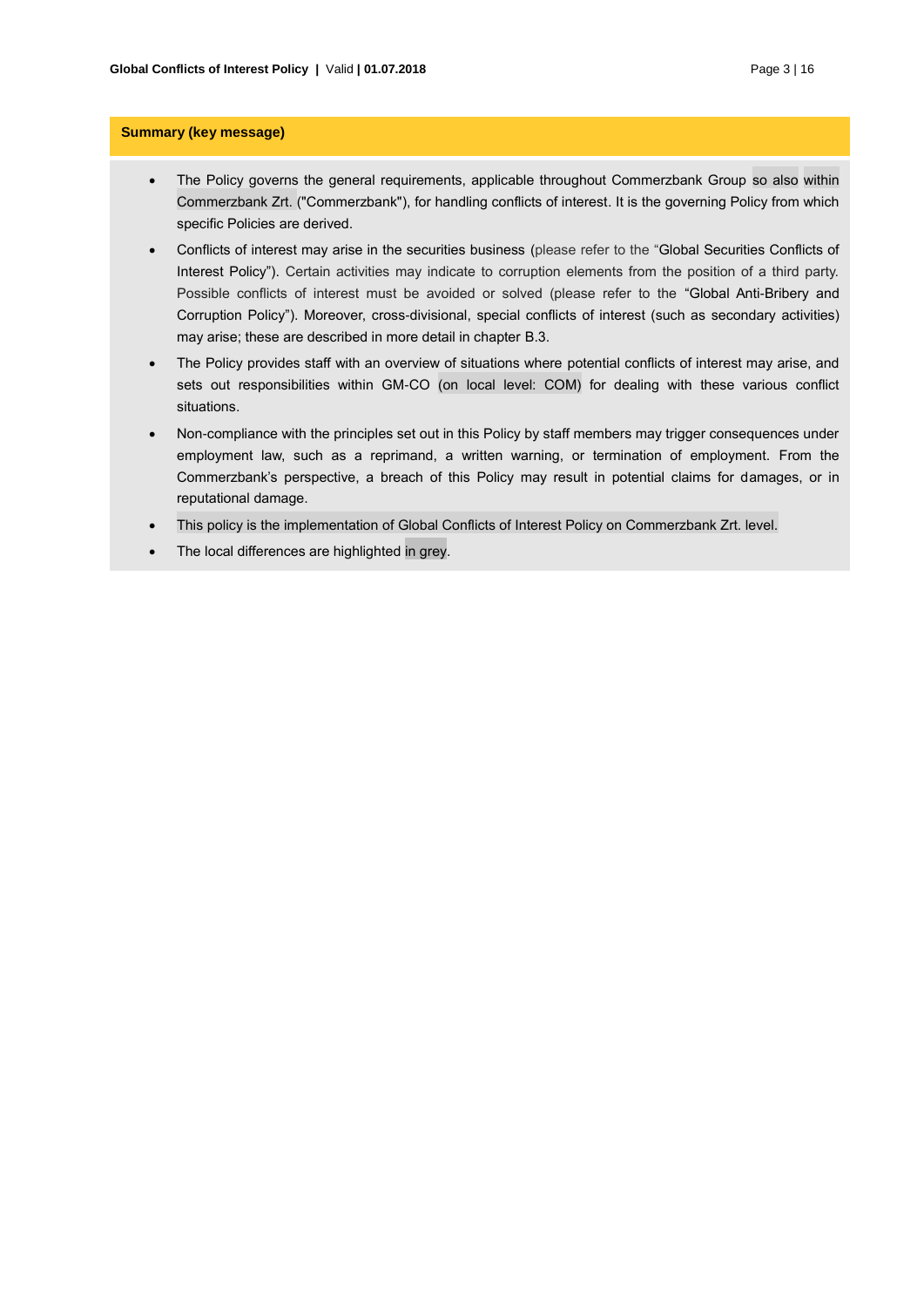## <span id="page-3-0"></span>**Definition of Key Terms**

#### **Ancillary investment services include, but not limited to:**

- o safekeeping and administration of financial instruments for the account of clients, including custodianship and related services such as cash/collateral management;
- $\circ$  granting credits or loans to an investor to allow him to carry out a transaction in one or more financial instruments, where the firm granting the credit or loan is involved in the transaction;
- $\circ$  advice to enterprises on the capital structure, industrial strategy and related matters, and advice and services relating to mergers and the purchase of enterprises;
- $\circ$  Foreign exchange trades, where these are connected to the provision of investment services;
- o preparing and disseminating financial analyses;
- o services related to underwriting.
- **An employer** is a legal entity employing staff within the meaning of the Policy.
- **Benefits/ Inducements** (for the purpose of this Policy) means: fees, commissions or other monetary benefits or non-monetary benefits granted by a third party (e.g. by a distribution partner to Commerzbank), or to a third party, in connection with an investment service or ancillary investment service. Examples for inducements include:
	- o new issue premiums,
	- o intermediary fees,
	- o portfolio and sales commissions,
	- o selling fees.

 $\overline{a}$ 

The following also count as inducements: gifts and entertainment provided by external parties (clients or business partners) to Commerzbank staff, or gifts and entertainment provided by Commerzbank staff to external parties. Guidance provided in the "Global Anti-Bribery and Corruption Standards" (chapter D.3 "Gift Policy") must be observed.

- **Clients** are all natural persons or legal entities to whom Commerzbank offers or provides (ancillary) investment services. Hence, the term "client" not only covers existing clients, but also persons or entities with whom Commerzbank currently has no business relationship yet ("potential clients"). This includes clients of other institutions employed by Commerzbank for sales of services and financial instruments, to the extent that the Client Information also targets these clients.
- **Conflicts of interest** (for the purposes of this Policy) means any circumstances where the risk of the professional judgment or action relating to a primary party may be influenced by other (secondary) parties. In this context, the concept of 'conflicts of interest' needs to be interpreted in a wider sense.
- **Employees** for purposes of this Policy are all persons with an active service, employment, business procurement or training relationship in Commerzbank or who are employed in a comparable way within the Commerzbank (e.g. non-permanent staff, interns, agency staff or freelance employees). Also regarded as employees in this sense are all natural persons directly involved in performing services for the Commerzbank under an outsourcing agreement for the performance of investment services. Members of the board of Managing Directors or senior management team are also regarded as employees for purposes of this Policy.
- **Financial Analysis<sup>1</sup>** (for the purposes of this Policy) means information about financial instruments or their issuers which, directly or indirectly, includes a recommendation for a particular investment decision (an "investment recommendation" or "investment strategy recommendation"), and which targets an indeterminate group of persons.

<sup>1</sup> "Information recommending or suggesting an investment strategy" and "investment recommendations" pursuant to Article 3 (1) nos. 34 and 35 of the EU Market Abuse Regulation (MAR)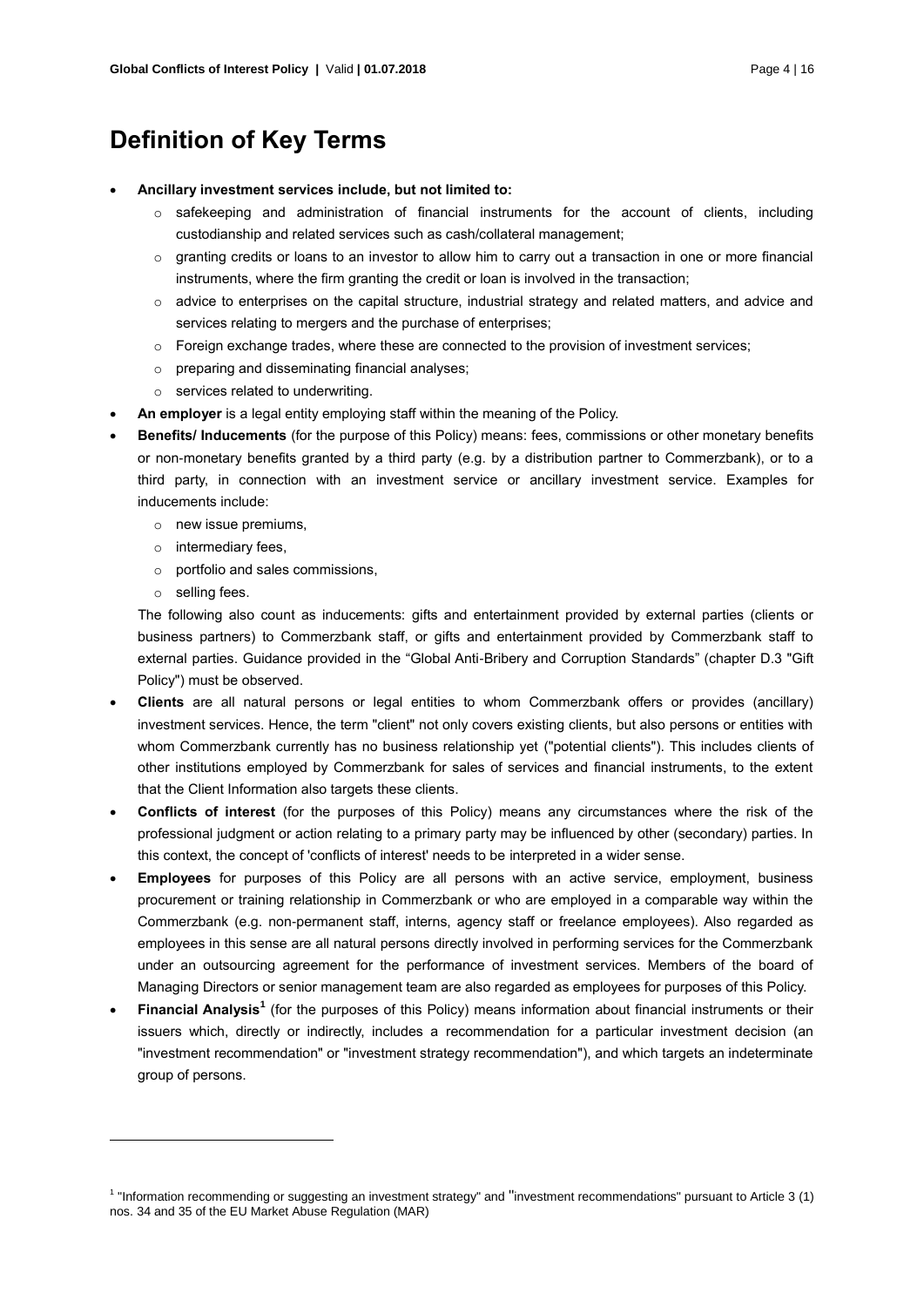- **Personal conflicts of interest** are conflicts of interest affecting employees; these are usually characterised by the fact that an employee is faced with a conflict between his own (usually financial) interests and Commerzbank's interest – for example, in the event of a change of job (or employer), secondary activities, or when accepting mandates. In the UK and Asia, "secondary activities" is also known as outside business interests.
- **Financial instruments** include securities, money-market instruments, derivatives (including on foreign exchange and commodities), subscription rights on securities, emission allowances and investments (e.g. silent partnership contributions, profit participation rights and registered debt securities).
- **Investment services include, but not limited to:**
	- $\circ$  the acceptance and transmission of orders in relation to one or more financial instruments;
	- o the execution of orders on behalf of clients;
	- o dealing on own account;
	- o portfolio management;
	- o investment advice;
	- o underwriting of financial instruments and/or placing of financial instruments on a firm commitment basis;
	- o placement of financial instruments without a firm commitment basis;
	- $\circ$  operation of a multilateral trading facility (MTF).
- **Mandates** (for the purposes of this Policy) are secondary activities by employees on corporate bodies and committees of companies or institutions within or outside the Group, outside such employees' duties for their employer, in line with their employment contract.
- **Third parties** (within the meaning of this Policy) are deemed to be all legal entities and/or individuals that are not Commerzbank clients (e.g. distribution partners).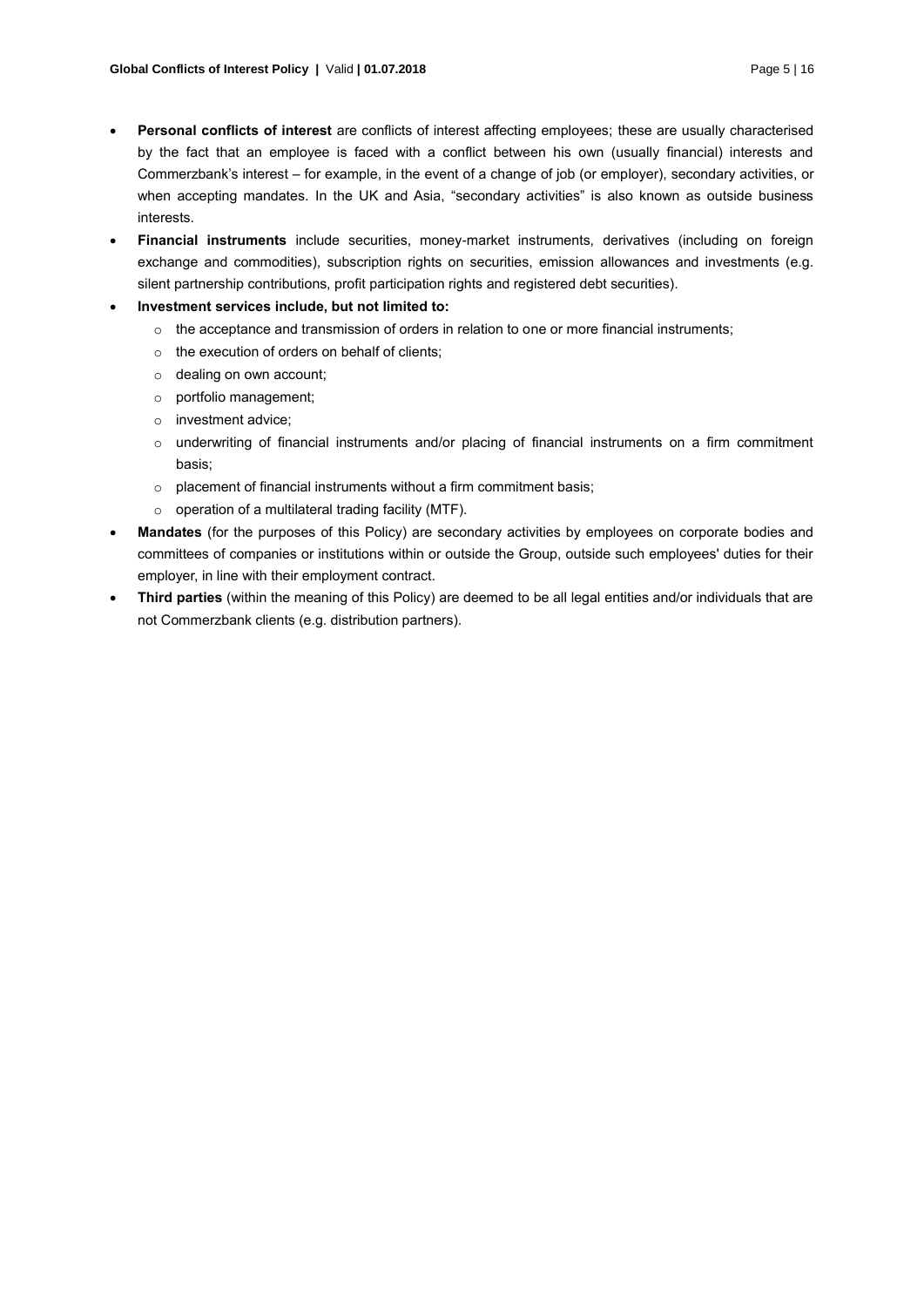## <span id="page-5-0"></span>**A.Objective and Scope**

## <span id="page-5-1"></span>**A.1. Objective**

The purpose of this Policy is to implement measures to identify and manage potential conflicts of interest. Acting in the client's interest is Commerzbank's mission. This also means that adequate precautions must be taken to identify any potential conflicts of interest which may arise (and which might be to the client's detriment), in order to avoid or competently manage them.

Conflicts of interest are to be handled, in accordance with Commerzbank's code of conduct (which is binding upon all employees) and Commerzbank's company values. As a matter of principle, all parties involved in business activities must be treated fairly and in line with current market conditions. When assessing a (potential) conflict of interest, factors such as standard market practices and standards, and the professional conduct of all those involved should be taken into consideration. The majority of conflicts can usually be minimised at an early stage, through appropriate organisational measures (see chapter [B.4\)](#page-8-3).

Conflicts of interest shall be disclosed where organisational and administrative arrangements designed to avoid or manage such conflicts of interest are not sufficient to ensure, with adequate certainty, that risks of client interests being violated are averted. Commerzbank's business activities may be discontinued, or restricted – or a transaction may not be executed – if legal or reputational risks cannot be managed appropriately.

## <span id="page-5-2"></span>**A.2. Scope and Target Group**

This Policy is binding for all Commerzbank staff worldwide. This includes domestic and foreign subsidiaries as defined in the "Global Legal Entity Management Policy".

In addition to this Policy, any policies and procedures of the business segments apply, which may contain more detailed and/ or stricter rules on individual conflict of interest scenarios.

Country-specific regulations are applicable on top of the principles set forth in this Policy, and must be complied with, without exception. In the event of conflicts between local regulations and this Policy, the stricter rules shall apply. COM shall notify the Divisional Head of Global Markets Compliance of any legal restrictions leading to noncompliance with the standards set out below. The Divisional Head of Global Markets Compliance may delegate his decisions regarding such non-compliance. Divergence from the minimum standards set out in this Policy are only permitted where local law provides for stricter requirements.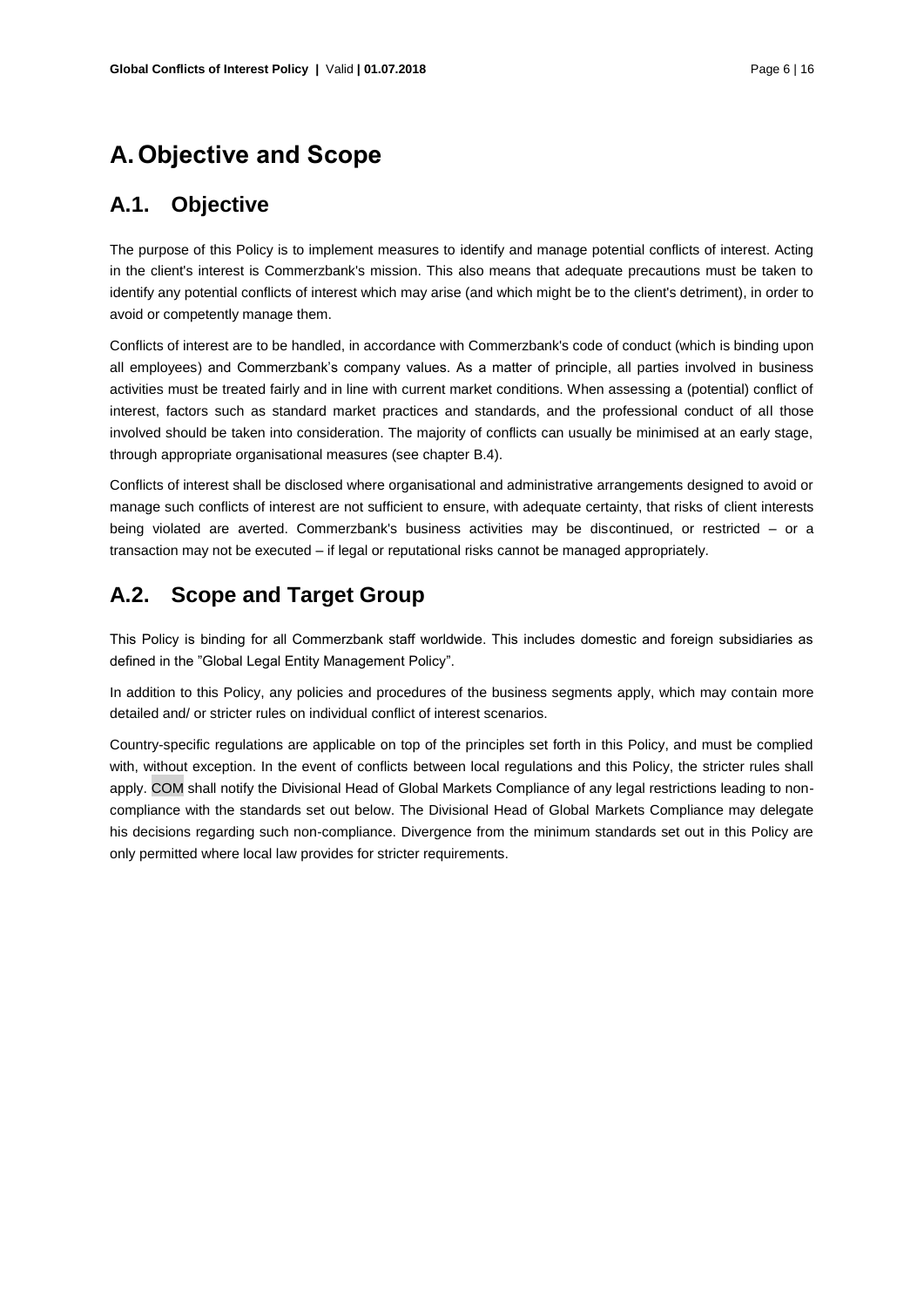## <span id="page-6-0"></span>**B. Managing conflicts of interest**

### <span id="page-6-1"></span>**B.1. Introduction**

Banks and companies in the financial services sector frequently need to deal with various types of conflicts of interest. These may occur in the situations outlined below, for example, but are not limited to:

- Commerzbank clients;
- clients, business partners, and Commerzbank;
- Commerzbank, clients, business partners, and Commerzbank employees; or
- different Commerzbank business divisions/ legal entities.

Conflicts of interest generally arise where several persons or organisations have an interest in realising identical business opportunities, which may involve disadvantages for the counterparty and/or the client. Such potential conflicts of interest are identified by way of appropriate precautionary measures; amongst other measures, they are examined and managed by GM-CO (COM on local level).

Moreover, Commerzbank prohibits any direct or indirect granting, acceptance, demand or enforcing of any kind of bribery in favour of employees, government officials, trade organisations, or persons related to Commerzbank or its fields of activity. Certain activities may indicate to corruption elements from the position of a third party. Possible conflicts of interest must be avoided or solved (please refer to the "Global Anti-Bribery and Corruption Policy").

## <span id="page-6-2"></span>**B.2. Examples of potential conflicts of interest**

Conflicts of interest may appear in the various forms or scenarios (as outlined in the table shown in the supplement). In particular, the conflicts of interest may occur, which are governed in more detail by the "Global Anti-Bribery and Corruption Policy" and the" Global Securities Conflicts of Interest Policy").

## <span id="page-6-3"></span>**B.3. Special conflicts of interest**

Conflicts of interest affecting employees are usually characterised by the fact that an employee is faced with a conflict between his own (usually financial) interests and Commerzbank's interests. Employees must disclose potential conflicts of interest in personal situations where – both to protect themselves and Commerzbank's interests. Given employees' duty to disclose potential conflicts of interest to their superior, Commerzbank has the opportunity to disclose such conflicts of interest to the involved conflict parties, and to work on a solution in order to protect the employee as well as Commerzbank. In cases of doubt, line managers must notify the responsible Divisional Board member of any personal conflict of interest without delay – e.g. in the event of retired employees planning to utilise services, in the event of change a job (or employer), secondary employment or when accepting professional mandates.

#### <span id="page-6-4"></span>**B.3.1. New hires**

When new employees or managers are hired, attention should be paid to conflicts of interest between the duties previously performed and the new function at Commerzbank. In particular, if the applicant was previously employed at a state institution such as a court or a public authority (e.g. tax authorities, criminal prosecution authorities or supervisory authorities such as the trade supervisory authority, the competition authority, the Federal Financial Supervisory Authority, etc.), a conflict of interest may be of criminal law relevance, especially if this results in the breach of an official secret. Such conflicts of interest must therefore be avoided or eliminated. Conflicts of interest may also arise if relatives or friends of Commerzbank employees should be hired at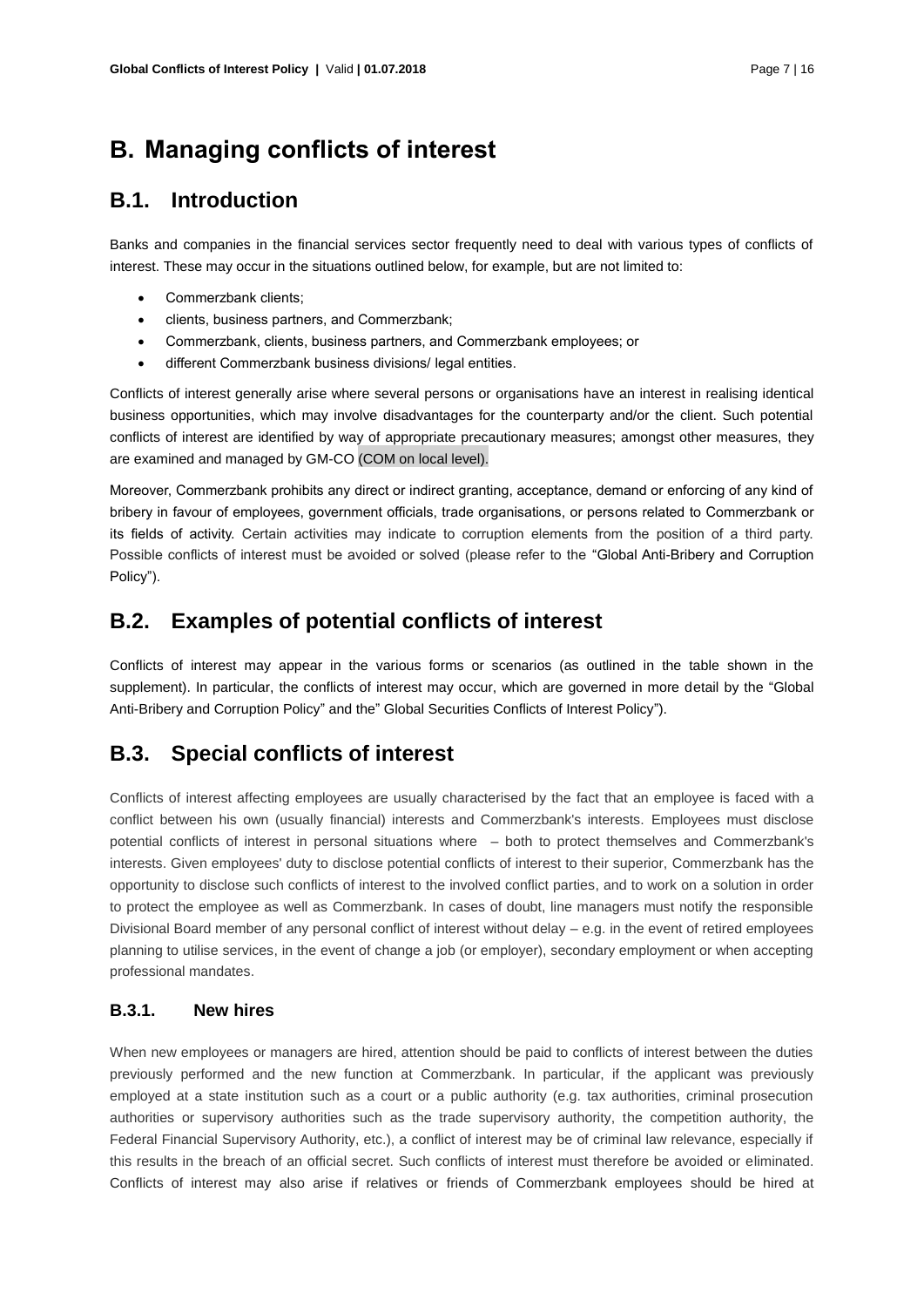Commerzbank or other irrelevant considerations for the selection of applicants take into account (e.g. hiring of clients or business partners or their relatives as trainees/interns or consultants).

If indications of potential conflicts of interest arise during the hiring process, the employee must disclose them to their superior and GM-CO (COM on local level) immediately. In cases of doubt, line managers must notify the responsible Divisional Board member of any personal conflict of interest without delay.

#### <span id="page-7-0"></span>**B.3.2. Secondary activities**

Secondary activities, which are only permitted at the request of the respective line manager and after the approval of the respective HR division, may also give rise to conflicts of interest – and are only permitted with the employer's approval (see "Links" i[n Appendix\)](#page-14-0). That means that the responsible Human Resources division of the Commerzbank Group has to approve the employee's request. Employees themselves, line managers (or GM-HR) (HR on local level) must involve GM-CO (COM on local level) in the event of any indication of conflicts of interest. Secondary activities are approved if they do not compromise the fulfilment of duties under the employment relationship, and provided that Commerzbank legitimate interests are not affected. In particular, secondary

activities must not conflict with Commerzbank business activities, or with the banking or financial services it offers. The same applies to contracts on the direct or indirect purchasing of services or goods entered into with active or former employees of Commerzbank.

Terms of employment may include additional requirements or prohibitions.

For details on the approval of secondary activities, please refer to " Personal online" (Employment contract > Secondary activities > Information).

#### <span id="page-7-1"></span>**B.3.3. Exercising mandates**

The exercise of mandates by employees in entities within or outside of Commerzbank Group may also lead to conflicts of interest – for example, where a relationship manager holds an office. The ["Global Directorship Policy"](http://comnet.intranet.commerzbank.com/comnet/en/zentrale_1/arbeitsmittel_5/richtlinienanweisungen/globalemandatspolicy/globalemandatspolicy.jsp) sets out details regarding general global notification and approval obligations for mandates vis-à-vis GM-F (FIN on local level) Corporate Investments.

#### <span id="page-7-2"></span>**B.3.4. Financial participations in commercial enterprises**

A conflict of interest may also arise where an employee or a related party (such as a spouse, a registered domestic partner, a dependent child, or another person having shared the same household for at least one year) holds, or intends to enter into, a material financial interest in a business outside Commerzbank. In particular, a conflict of interest will occur where such a financial interest lies within the professional area of responsibility of the employee concerned. Where employees are aware of related parties planning to enter (or having entered) into such a participation, they shall ensure such participation is notified as well. Furthermore, the establishment of companies by Commerzbank itself may give rise to conflicts of interest. Where employees are active in the newlyestablished company as well as in Commerzbank, fiduciary duties as well as obligations to protect the new entity may lead to conflicts of interest and/or conflicts of duties vis-à-vis Commerzbank.

Any kind of financial participation must be notified to the responsible Human Resources division via the responsible line manager, who will decide – in coordination with GM-CO (COM on local level) – if and which kind of measures need to be taken in order to prevent (or rectify) a conflict of interest. This regulation does not cover financial investments in listed companies, e.g. by way of purchasing shares, other listed securities or derivatives. Moreover, the regulations on conflicts of interest in connection with (ancillary) investment services, as set out in the "Global Securities Conflicts of Interest Policy", must be observed.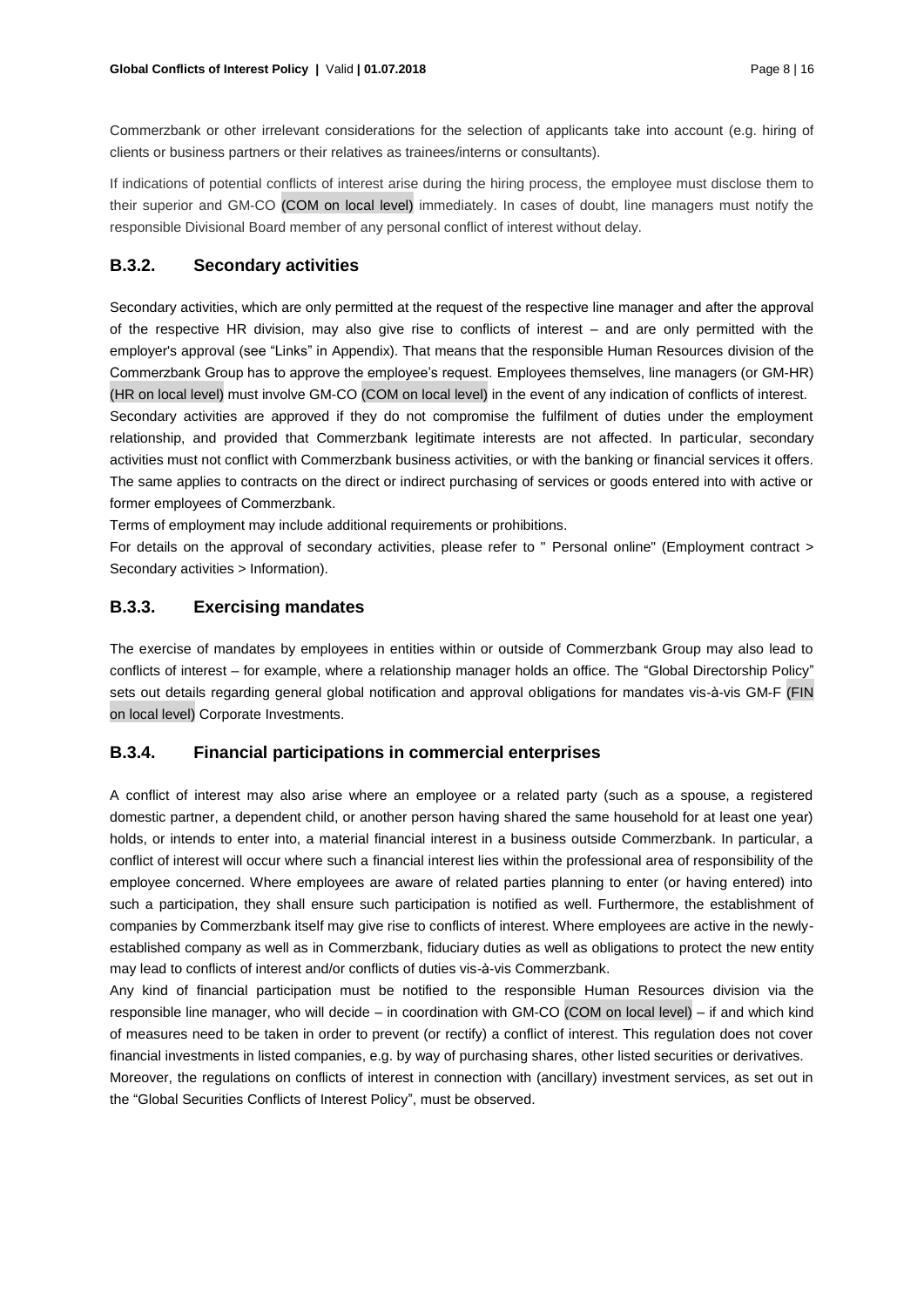#### <span id="page-8-0"></span>**B.3.5. Benefits/ inducements**

#### <span id="page-8-1"></span>B.3.5.1. Gifts and entertainment

Gifts, invitations to lunch or dinner or to events, as well as other personal favours granted to staff may give rise to conflicts of interest. This is why gifts and entertainment must remain in an appropriate level, and must not be offered with dishonest intent. Gifts, benefits or services may give rise to expectations of subsequent transactions or business favours. In order to be able to provide employees with a reliable framework and to safeguard a maximum in transparency, Commerzbank has established regulations governing the acceptance of, and the granting of personal inducements by employees. The purpose of this Policy is to counteract any form of illegal or inappropriate intervention through benefits or inducements. It sets out binding principles, maximum amounts, exclusions and approval processes for the acceptance or granting of benefits or inducements; it governs the handling of invitations in order to prevent any inappropriate conflicts of interest, and to prevent even the impression that the professional independence of employees might be compromised. For more detailed information, please refer to the "Global Anti-Bribery and Corruption Policy".

#### <span id="page-8-2"></span>B.3.5.2. Benefits/ inducements related to (ancillary) investment services

Accepting benefits or inducements from third parties, or granting benefits or inducements to third parties in connection with the provision of (ancillary) investment services is generally prohibited. Where Commerzbank distributes securities, it may receive inducements from fund management companies or securities issuers, which are permitted under legal requirements, when showing clear benefit to the client. GM-CO (COM on local level) and/ or GM L (JOG on local level) will verify the permissibility of benefits/inducements received in connection with (ancillary) investment services.

For more detailed information, please refer to the "Global Securities Conflicts of Interest Policy".

## <span id="page-8-3"></span>**B.4. Procedures established, and measures taken, by Commerzbank for handling conflicts of interest**

Once Commerzbank has identified conflicts of interest, it must take measures to avoid (or appropriately manage) potential or actual conflicts of interest. Commerzbank has taken precautionary measures in order to ensure this – including, in particular, procedures and measures for the handling or resolution of potential conflicts of interest:

- monitoring the handling and disclosure of inside information, including the requirements for information barriers and the related processes (refer to the "Wall-Crossing Procedure" and the "Global Information Handling Policy");
- handling of potential or actual conflicts of interest by imposing restrictions, via the Restricted List (see chapter D of the "Global Securities Conflicts of Interest Policy");
- establishing areas of confidentiality;
- disclosure of the conflict of interest to the (potential) client or other parties involved (if applicable, obtaining the client's consent to the transaction being continued);
- executing all client orders in accordance with the best execution principles (see the "Global Client Protection Policy");
- event-driven shifts of responsibility (e.g. coverage of clients or suppliers);
- Documentation, approval according to the responsibility and control of inducements in tools provided for this purpose at Commerzbank AG Inland, New York and the UK. In all other locations there are manual processes.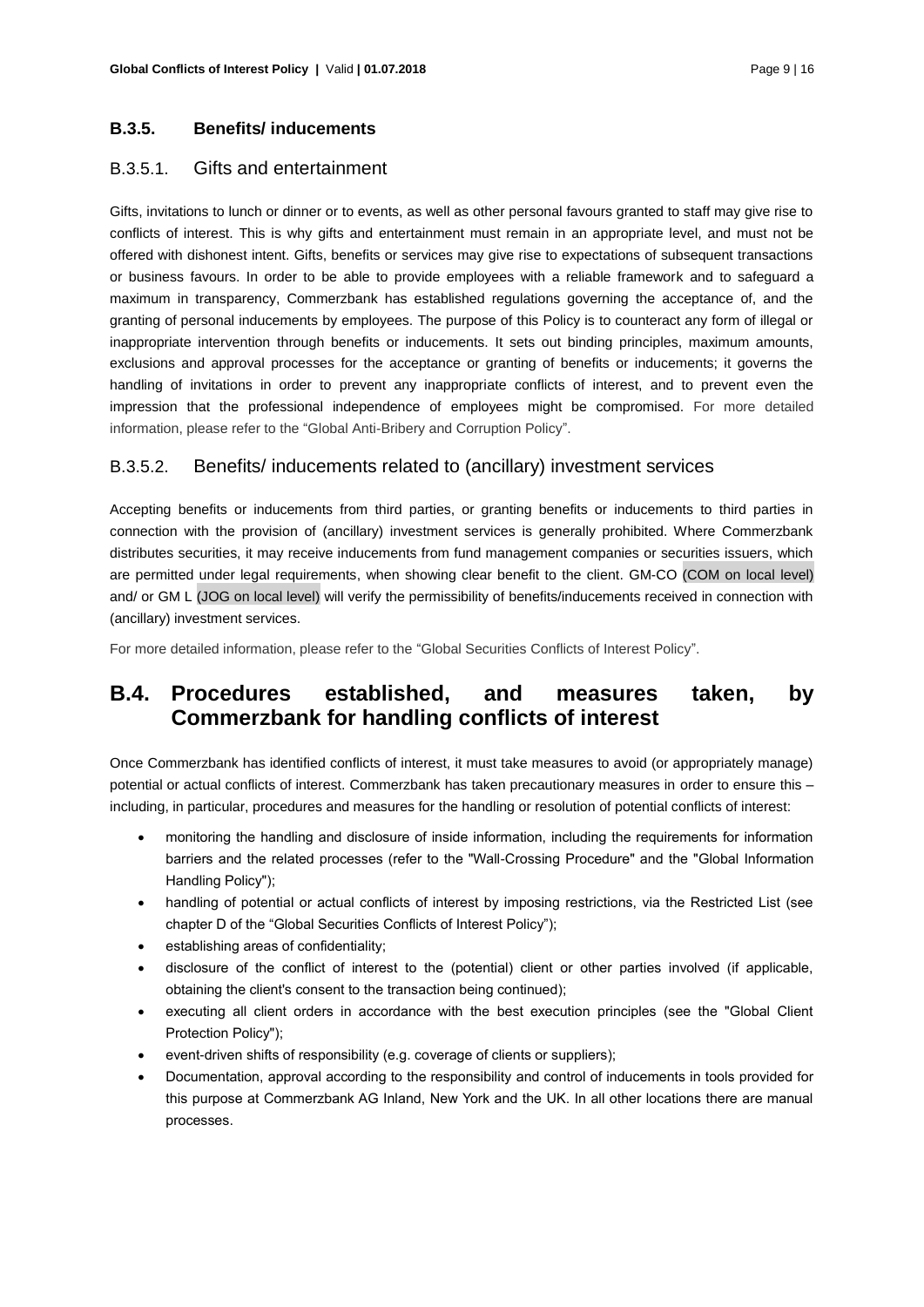## <span id="page-9-0"></span>**B.5. Disclosure of conflicts of interest**

Where a conflict of interest cannot be resolved, information about the conflict of interest must be disclosed to the affected client or business partner, provided that this does not constitute a breach of applicable local regulations. Conflicts of interest shall only be disclosed where the measures designed to avoid or manage such conflicts of interest are insufficient to ensure, with adequate certainty, that the client's interests are not violated. Thus, it must be examined beforehand whether the conflict of interest cannot be avoided or managed with other adequate and appropriate arrangements.

If personal interests resulting from a planned secondary employment conflict with interests of Commerzbank, the employee must inform the Local Compliance Officer or GM-CO (COM on local level) about this conflict of interest as far as legally possible. A comprehensive disclosure would be legally inadmissible if, e.g., the employee is obliged to maintain confidentiality by law or contract in regards to the planned secondary employment. Nevertheless, the employee must disclose the conflict of interest without disclosing specific details.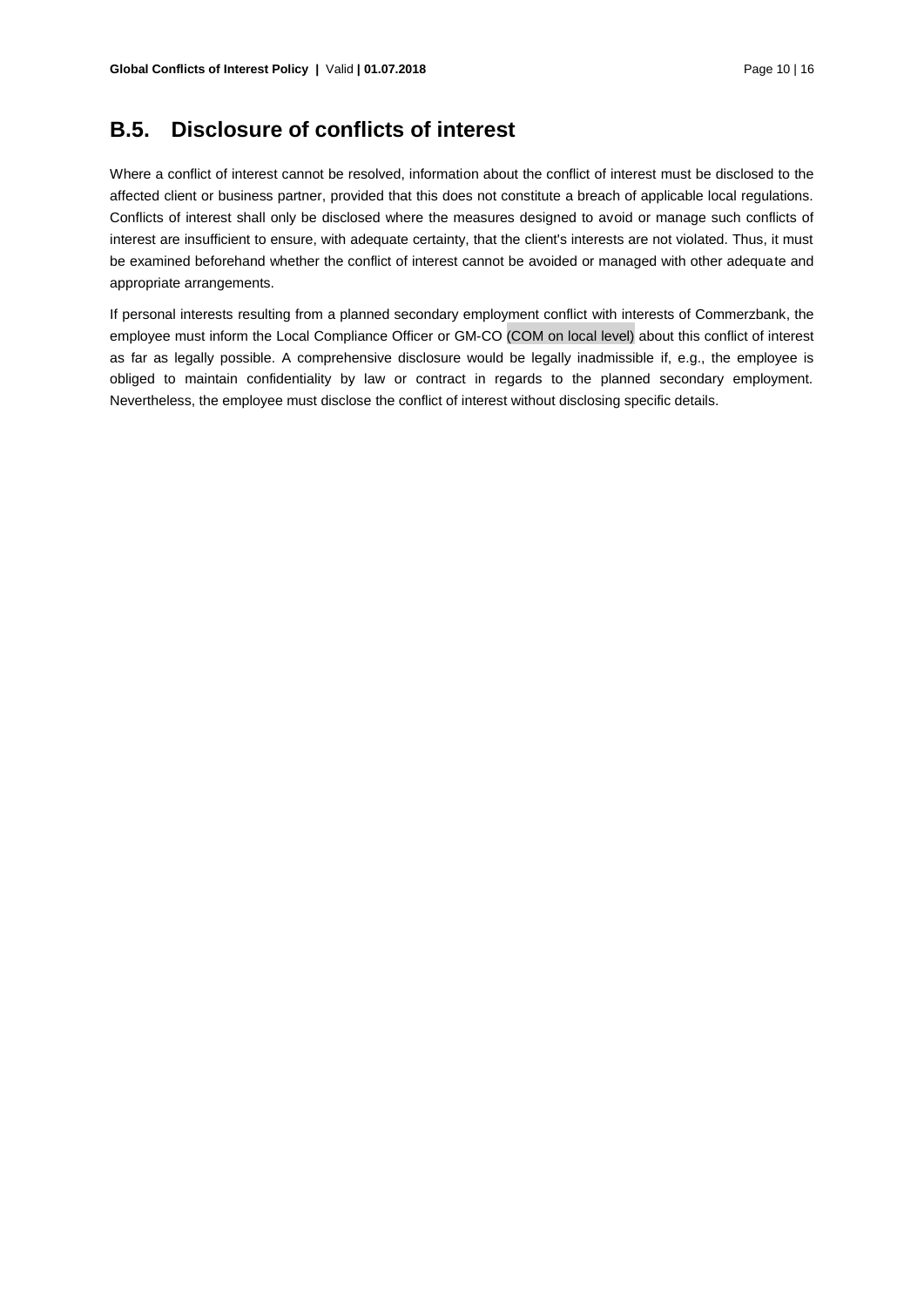## <span id="page-10-0"></span>**C.Responsibilities**

The members of the Board of Managing Directors, the Divisional heads of business units and Executive Management Board members have particular responsibility for identifying, avoiding and, where necessary, managing conflicts. Accordingly, the functionaries need to make a comprehensive contribution to identify and resolve conflicts of interest. In particular, they are obliged to take any measures required to ensure that employees have a clear understanding of how different types of conflicts need to be treated, which types of conflict are considered unacceptable, and when the Board of Managing Directors / the Divisional heads of business units must be notified of conflicts, requesting a decision.

Moreover, GM-CO (COM on local level) needs to ensure that effective processes are in place to identify and regulate potential or actual conflicts at an early stage. GM-CO (COM on local level) informs the executive board members on a regular basis (by way of annual reporting – when necessary, also on an ad-hoc basis) about facts related to conflicts of interest. GM-CO (COM on local level) also conducts training programmes, at regular intervals, in order to raise staff awareness in this respect.

Every employee is responsible for ensuring compliance with the requirements of this Policy in his or her activities.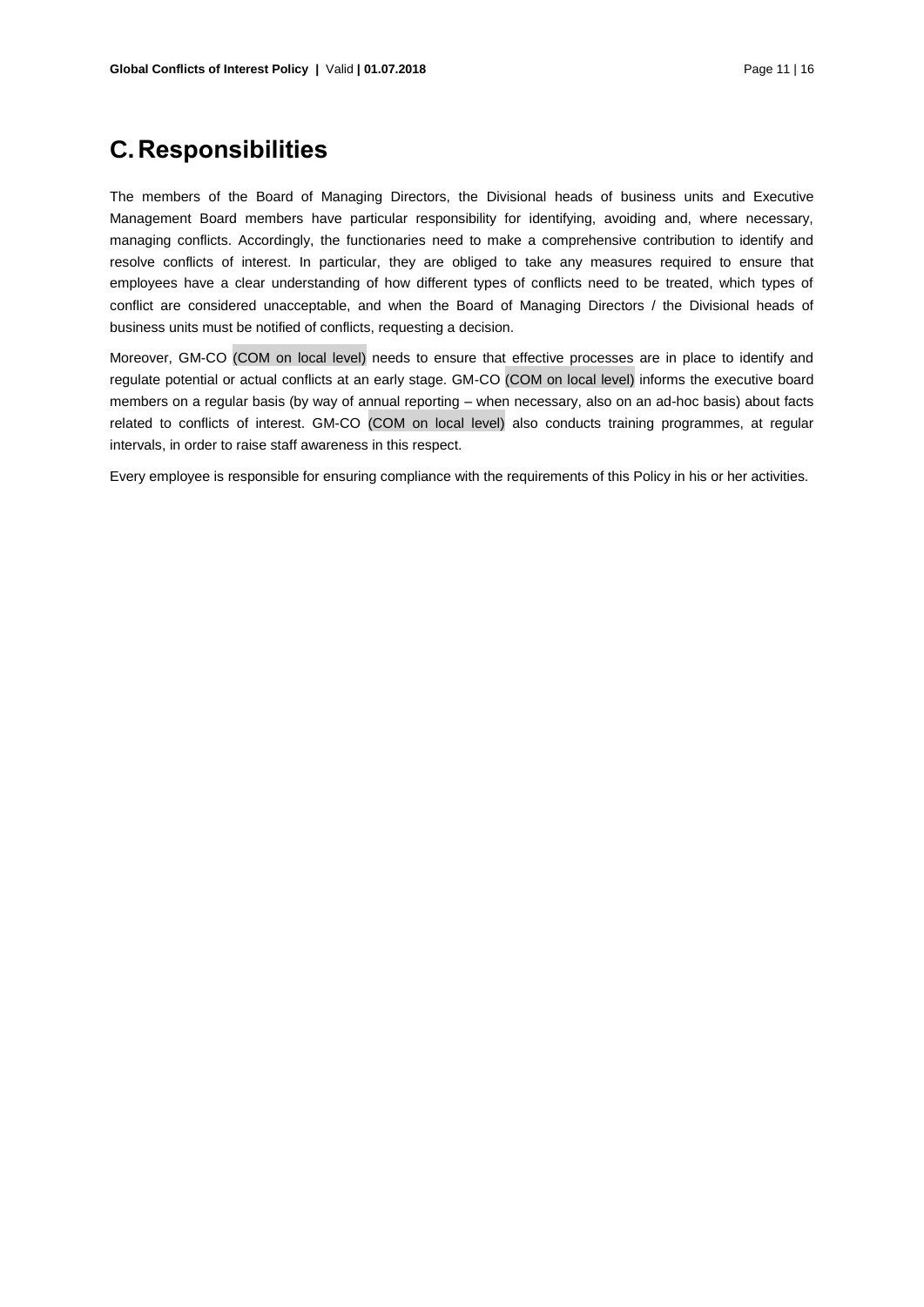## <span id="page-11-0"></span>**D.Controls**

Within the framework of the 'three-lines-of-defence' model, each business segment shall implement regular or event-driven risk-based checks for an appropriate and effective management of conflicts of interest, involving GM-CO (COM on local level) if appropriate.

Likewise, in addition to checks related to business processes, GM-CO (COM on local level) will also conduct regular or event-driven risk-based checks, both within its own area of activity and in the business segments, as a second line of defence – for example, in the form of Compliance reviews or through on-site visits.

Commerzbank consistently pursues identified breaches of workflow instructions concerning adherence with statutory rules.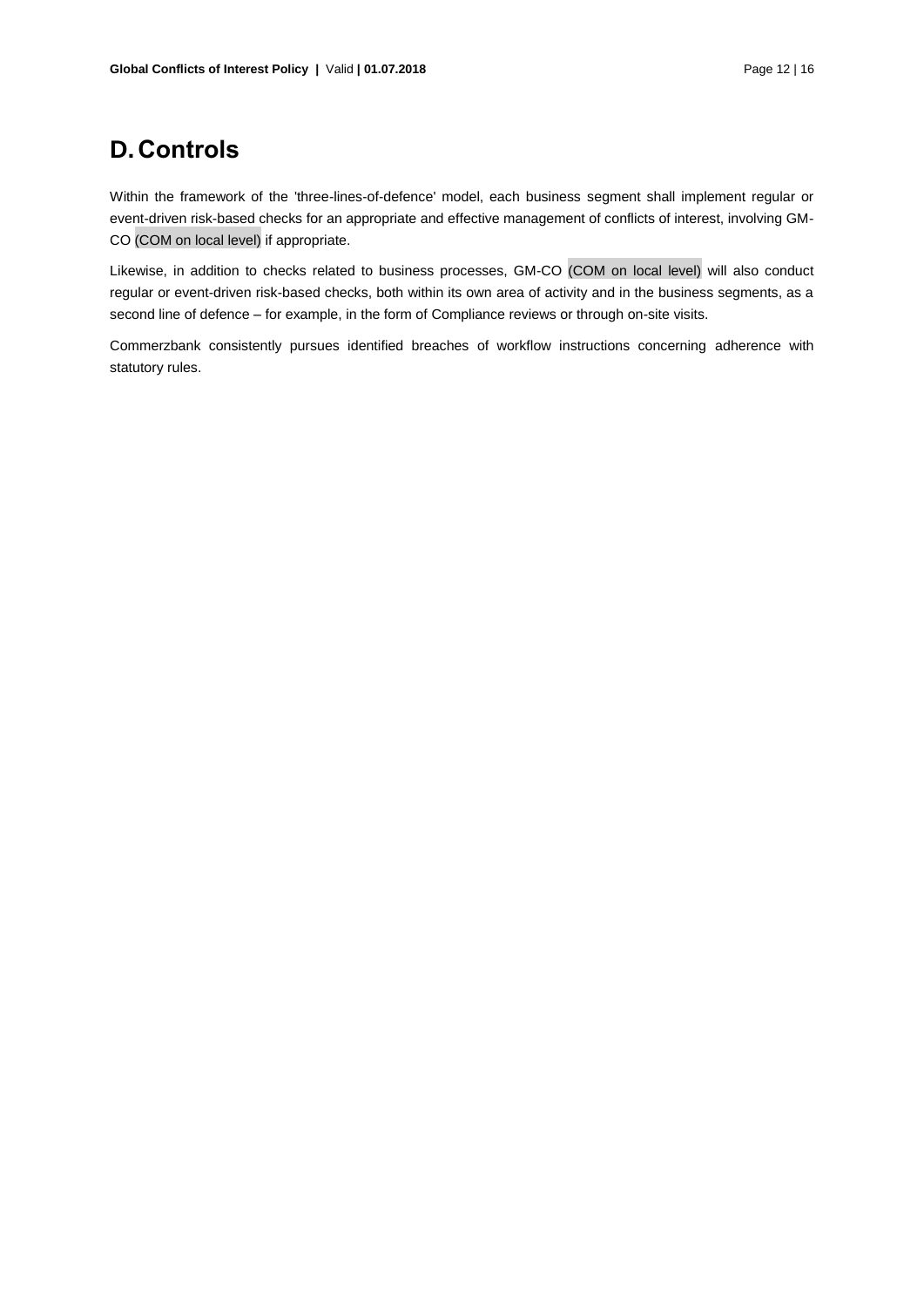# <span id="page-12-0"></span>**E. Approval, Implementation and Review**

The preparing unit is responsible for the content and the update of this Directive. Preparing unit: COM

Consultant: JOG

Approval unit: Board of Directors

As of the date this Policy enters into force CEO Directive 36/2017/01/IG/COM shall be repealed.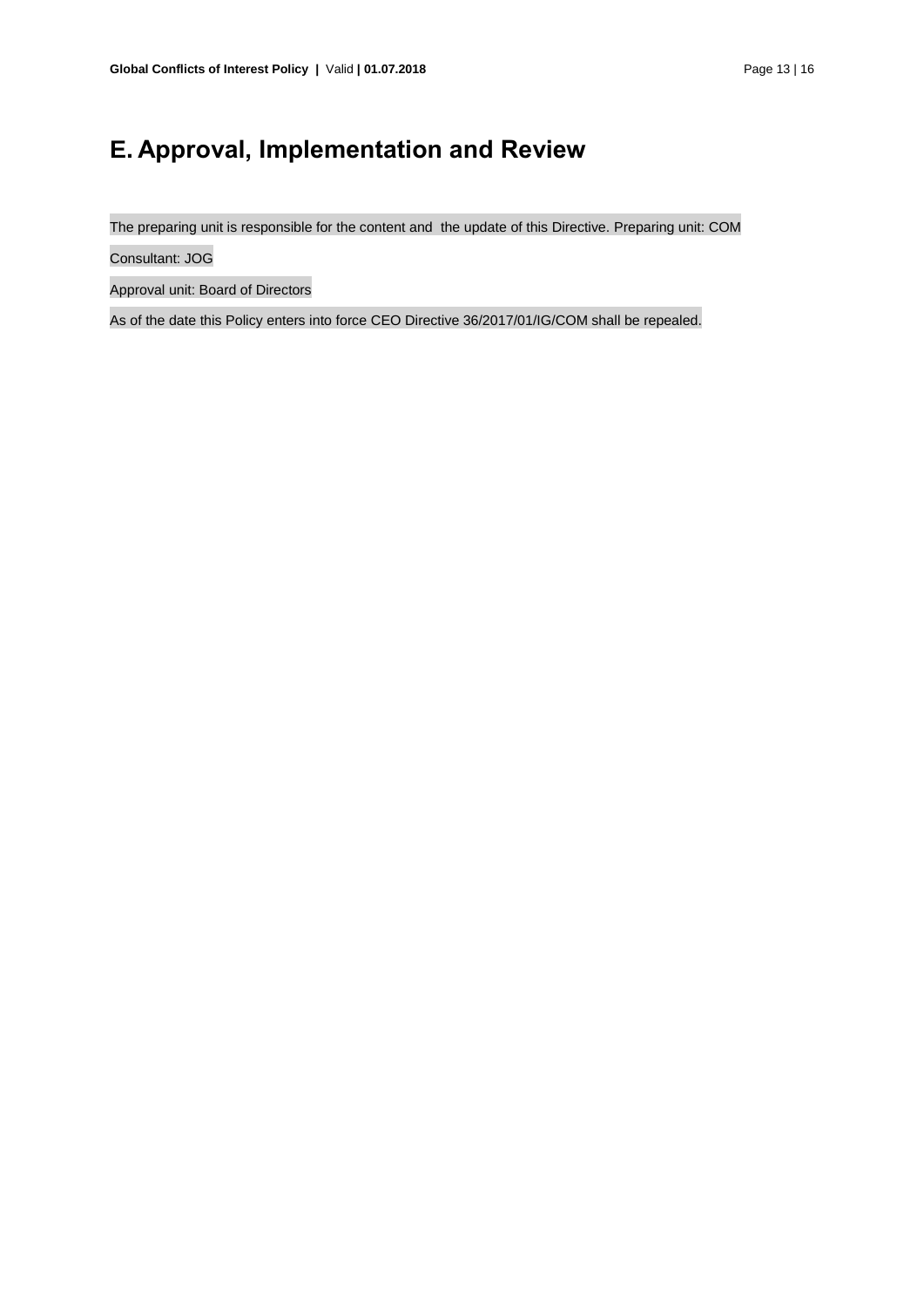# <span id="page-13-0"></span>**F. Related documents**

|  |  | This Policy is based on the following documents: |
|--|--|--------------------------------------------------|
|  |  |                                                  |

| No. | <b>Document name</b>                                                               | <b>Type</b> | <b>Version / date</b> |
|-----|------------------------------------------------------------------------------------|-------------|-----------------------|
| 1   | <b>Global Securities Conflicts of Interest Policy</b>                              | Policy      | 1.1 / 30.12.2017      |
| 2   | <b>Global Anti-Bribery and Corruption Policy</b>                                   | Policy      | 1.0 / 01.03.2017      |
| 3   | <b>Global Anti-Bribery and Corruption Standards</b>                                | Policy      | 1.0 / 01.04.2017      |
| 4   | <b>Globale Directorship - Policy</b>                                               | Policy      | 1.8 / 01.09.2017      |
| 5   | Exercise of foundation mandates by Commerzbank<br>staff (only available in German) | Policy      | 1.1 / 31.07.2017      |
| 6   | <b>Global Personal Account Dealing Policy</b>                                      | Policy      | 1.1 / 30.12.2017      |
| 7   | <b>Wall-Crossing Procedure</b>                                                     | Procedure   | 1.0 / 31.07.2017      |
| 8   | <b>Global Client Protection Policy - Treating Customer</b><br><b>Fairly</b>        | Policy      | 1.1 / 30.12.2017      |
| 9   | <b>Global Legal Entity Management Policy</b>                                       | Policy      | 1.0 / 01.05.2017      |
| 10  | <b>Global Information Handling Policy</b>                                          | Policy      | 1.0 / 19.09.2017      |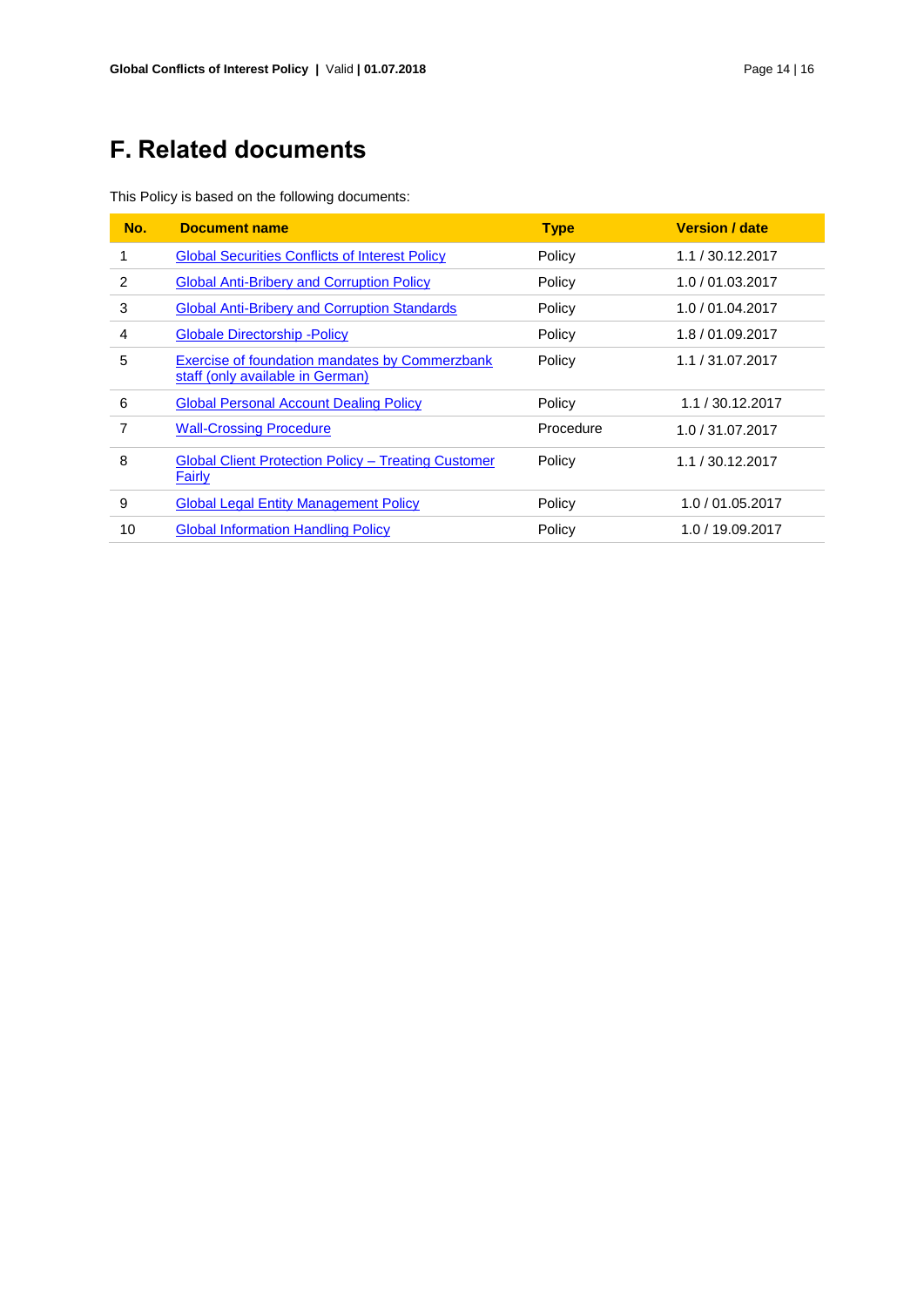# <span id="page-14-0"></span>**G.Appendix**

#### **List of Abbreviations**

| <b>Abbreviation</b> | <b>Description</b>                      |
|---------------------|-----------------------------------------|
| COI                 | Conflict(s) of interest                 |
| GM-C                | Group Management Communications         |
| GM-F                | Group Management Finance                |
| GM-CO               | Group Management Compliance             |
| GM-DS               | Group Management Development & Strategy |
| GM-HR               | Group Management Human Resources        |
| GM-L                | Group Management Legal                  |

The abbreviations used in this Directive for the identification of departments are consistent with those in the annex to the valid CEO Directive on Regulations Policy at all times.

#### **Links**

| <b>Topic</b>             | Links (extern / internal)                                                    |
|--------------------------|------------------------------------------------------------------------------|
| Secondary employment and | http://comnet.intranet.commerzbank.com/comnet/de/zentrale 1/personal 5/arbei |
| mandates (Nebentätigkeit | tsverhaeltnis 1/nebentaetigkeit und ehrenamt/nebentaetigkeit.jsp (only in    |
| und Mandate)             | German available)                                                            |

#### **Document history**

| Version | Date       | <b>Secti</b><br>on | <b>Modification / background</b>      |
|---------|------------|--------------------|---------------------------------------|
| 1.0     | 01.07.2018 |                    | New policy regarding Commerzbank Zrt. |